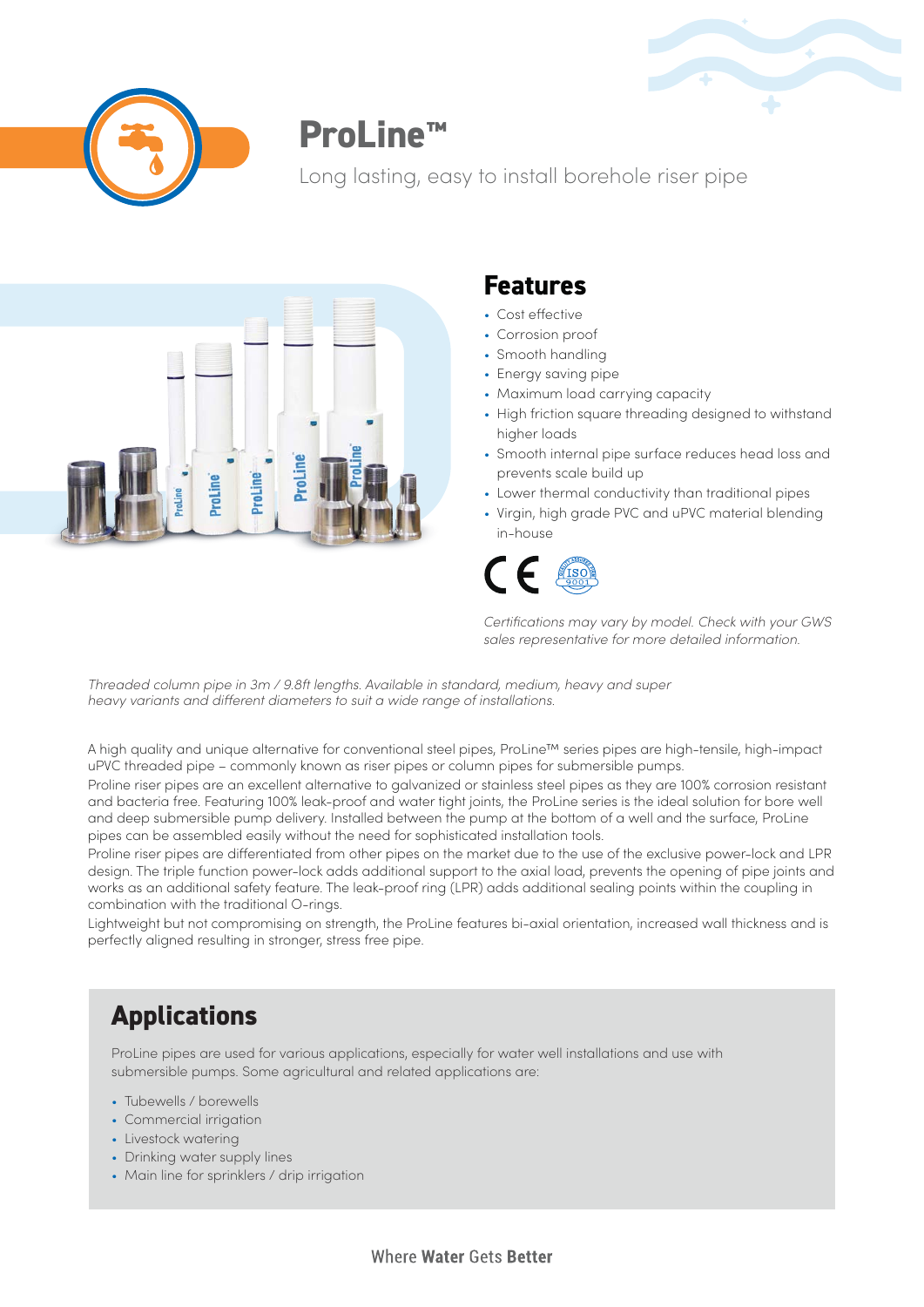

## **Models**

|                              | <b>Type</b> | Pipes/<br>Pack | <b>Wall Thickness [mm]</b> |            |                                               |           |                                  | Safe                                    |                                            |                                                                        | <b>Safe</b>                             |                              |
|------------------------------|-------------|----------------|----------------------------|------------|-----------------------------------------------|-----------|----------------------------------|-----------------------------------------|--------------------------------------------|------------------------------------------------------------------------|-----------------------------------------|------------------------------|
| <b>Model Name</b>            |             |                | <b>End Side</b>            |            | <b>Middle</b><br><b>Barrel</b><br><b>Side</b> |           | Avg.<br>Outer<br><b>Diameter</b> | <b>Pulling</b><br>Load<br>With<br>Chain | <b>Ultimate</b><br><b>Breaking</b><br>Load | <b>Safe</b><br><b>Allowable</b><br><b>Hydraulic</b><br><b>Pressure</b> | <b>Total</b><br>Pump<br><b>Delivery</b> | <b>Net</b><br>Weight<br>(kg) |
|                              |             |                | Min                        | <b>Max</b> | <b>Min</b>                                    | Max       | (mm)                             | <b>Pulley</b><br>(kg)                   | (kg)                                       | (kg/cm <sup>2</sup> )                                                  | Head<br>(f <sup>t</sup> )               |                              |
| Nominal Size 1" / 25mm       |             |                |                            |            |                                               |           |                                  |                                         |                                            |                                                                        |                                         |                              |
| uPVC-MED-1.00-PL             | Medium      | 25             | 4.0                        | 4.4        | 3.0                                           | 3.3       | 33.1                             | 750                                     | 1250                                       | 16                                                                     | 450                                     | 1.42                         |
| uPVC-STD-1.00-PL             | Standard    | 25             | 5.7                        | 6.0        | 4.2                                           | 4.6       | 33.1                             | 1100                                    | 1900                                       | 30                                                                     | 900                                     | 1.93                         |
| Nominal Size 1 1/4" / 32 mm  |             |                |                            |            |                                               |           |                                  |                                         |                                            |                                                                        |                                         |                              |
| uPVC-MED-1.25-PL             | Medium      | 25             | 4.8                        | 5.3        | 3.2                                           | 3.5       | 42.1                             | 1100                                    | 1800                                       | 15                                                                     | 400                                     | 1.95                         |
| uPVC-STD-1.25-PL             | Standard    | 25             | 6.0                        | 6.5        | 4.3                                           | 4.6       | 42.1                             | 1500                                    | 2550                                       | 25                                                                     | 750                                     | 2.47                         |
| uPVC-HVY-1.25-PL             | Heavy       | 25             | 7.2                        | 7.7        | 5.4                                           | 5.9       | 42.1                             | 1800                                    | 3100                                       | 35                                                                     | 1050                                    | 3.35                         |
| Nominal Size 11/2"" / 40 mm  |             |                |                            |            |                                               |           |                                  |                                         |                                            |                                                                        |                                         |                              |
| uPVC-MED-1.50-PL             | Medium      | 20             | 5.2                        | 5.7        | 3.8                                           | 4.2       | 48.1                             | 1300                                    | 2500                                       | 15                                                                     | 400                                     | 2.40                         |
| uPVC-STD-1.50-PL             | Standard    | 20             | 6.0                        | 6.5        | 4.3                                           | 4.6       | 48.1                             | 1700                                    | 2950                                       | 26                                                                     | 750                                     | 3.15                         |
| uPVC-HVY-1.50-PL             | Heavy       | 20             | 8.4                        | 8.9        | 6.1                                           | 6.5       | 48.1                             | 2400                                    | 4000                                       | 35                                                                     | 1050                                    | 4.10                         |
| Nominal Size 2" / 50 mm      |             |                |                            |            |                                               |           |                                  |                                         |                                            |                                                                        |                                         |                              |
| uPVC-MED-2.00-PL             | Medium      | 15             | 5.1                        | 5.6        | 2.6                                           | 2.8       | 60.1                             | 1450                                    | 2450                                       | 15                                                                     | 370                                     | 3.05                         |
| uPVC-STD-2.00-PL             | Standard    | 15             | 6.4                        | 6.9        | 4.1                                           | 4.4       | 60.1                             | 2100                                    | 3600                                       | 25                                                                     | 700                                     | 3.90                         |
| uPVC-HVY-2.00-PL             | Heavy       | 10             | 7.8                        | 9.3        | 5.5                                           | 5.8       | 60.1                             | 2800                                    | 4700                                       | 27                                                                     | 900                                     | 4.90                         |
| uPVC-SHVY-2.00-PL            | Super Heavy | 10             | 9.0                        | 9.5        | 6.8                                           | 7.0       | 60.1                             | 3350                                    | 5600                                       | 35                                                                     | 1100                                    | 6.25                         |
| Nominal Size 2 1/2"" / 65 mm |             |                |                            |            |                                               |           |                                  |                                         |                                            |                                                                        |                                         |                              |
| uPVC-MED-2.50-PL             | Medium      | 10             | 5.1                        | 5.6        | 2.8                                           | 3.1       | 75.1                             | 1800                                    | 3100                                       | 12                                                                     | 295                                     | 3.95                         |
| uPVC-STD-2.50-PL             | Standard    | 10             | 6.5                        | 7.0        | 4.2                                           | 4.5       | 75.1                             | 2700                                    | 4650                                       | 17                                                                     | 550                                     | 4.95                         |
| uPVC-HVY-2.50-PL             | Heavy       | 10             | 9.0                        | 9.5        | 6.5                                           | 6.9       | 75.1                             | 4200                                    | 7000                                       | 26                                                                     | 750                                     | 7.10                         |
| uPVC-SHVY-2.50-PL            | Super Heavy | 10             | 10.8                       | 11.5       | 8.6                                           | 8.8       | 75.1                             | 5300                                    | 9000                                       | 35                                                                     | 1100                                    | 8.80                         |
| Nominal Size 3" / 80 mm      |             |                |                            |            |                                               |           |                                  |                                         |                                            |                                                                        |                                         |                              |
| uPVC-MED-3.00-PL             | Medium      | 5              | 5.7                        | 6.2        | 3.4                                           | 3.6       | 88.1                             | 2600                                    | 4450                                       | 11                                                                     | 270                                     | 5.45                         |
| uPVC-STD-3.00-PL             | Standard    | 5              | 7.5                        | 8.2        | 5.2                                           | 5.6       | 88.1                             | 4000                                    | 6800                                       | 17                                                                     | 500                                     | 6.55                         |
| uPVC-HVY-3.00-PL             | Heavy       | 5              | 9.8                        | 10.3       | 7.5                                           | 7.9       | 88.1                             | 5650                                    | 9600                                       | 26                                                                     | 750                                     | 9.30                         |
| uPVC-SHVY-3.00-PL            | Super Heavy | 5              | 12.4                       | 13.0       | 9.7                                           | 10.5      | 88.1                             | 7300                                    | 12400                                      | 35                                                                     | 1100                                    | 13.15                        |
| Nominal Size 4" / 100 mm     |             |                |                            |            |                                               |           |                                  |                                         |                                            |                                                                        |                                         |                              |
| uPVC-MED-4.00-PL             | Medium      | $\overline{4}$ | 6.3                        | 7.0        | 4.0                                           | 4.4       | 113.1                            | 4000                                    | 6800                                       | 11                                                                     | 270                                     | 7.50                         |
| uPVC-STD-4.00-PL             | Standard    | 4              | 8.2                        | 8.8        | 5.9                                           | 6.3       | 113.1                            | 5700                                    | 10000                                      | 15                                                                     | 500                                     | 10.45                        |
| uPVC-HVY-4.00-PL             | Heavy       | $\overline{4}$ | 12.2                       | 12.8       | 9.6                                           | 10.1      | 113.1                            | 9350                                    | 16000                                      | 26                                                                     | 700                                     | 15.10                        |
| uPVC-SHVY-4.00-PL            | Super Heavy | 4              | 15.8                       | 16.4       |                                               | 13.3 13.7 | 113.1                            | 11500                                   | 18500                                      | 35                                                                     | 1100                                    | 21.50                        |
| Nominal Size 5" / 125 mm     |             |                |                            |            |                                               |           |                                  |                                         |                                            |                                                                        |                                         |                              |
| uPVC-STD-5.00-PL             | Medium      | 3              | 11.5                       | 12.0       | 8.7 9.1                                       |           | 140.0                            | 9000                                    | 16000                                      | 16                                                                     | 525                                     | 18.70                        |
| uPVC-HVY-5.00-PL             | Standard    | 3              | 15.5                       | 16.0       |                                               | 12.0 12.0 | 140.0                            | 11200                                   | 24600                                      | 27                                                                     | 890                                     | 23.70                        |
| uPVC-SHVY-5.00-PL Heavy      |             | $\mathsf 3$    | 20.0                       | 20.0       | 16.5 17.0                                     |           | 140.0                            | 13700                                   | 31100                                      | 40                                                                     | 1150                                    | 31.00                        |
| Nominal Size 6" / 150 mm     |             |                |                            |            |                                               |           |                                  |                                         |                                            |                                                                        |                                         |                              |
| uPVC-HVY-6.00-PL             | Medium      | $\overline{2}$ | 16.5                       | 17         | 12                                            | 12.5      | 168.0                            | 13100                                   | 27500                                      | 29                                                                     | 950                                     | 29.60                        |
| uPVC-SHVY-6.00-PL            | Standard    | 2              | 20.8                       | 21.3       | 26                                            | 26.5      | 168.0                            | 15500                                   | 39200                                      | 40                                                                     | 1150                                    | 37.30                        |

Max. Working Temperature: 48°C / 118°F

Total Pipe Length: 3000mm ± 10mm 10mm Note: Minor dimensional variation might occur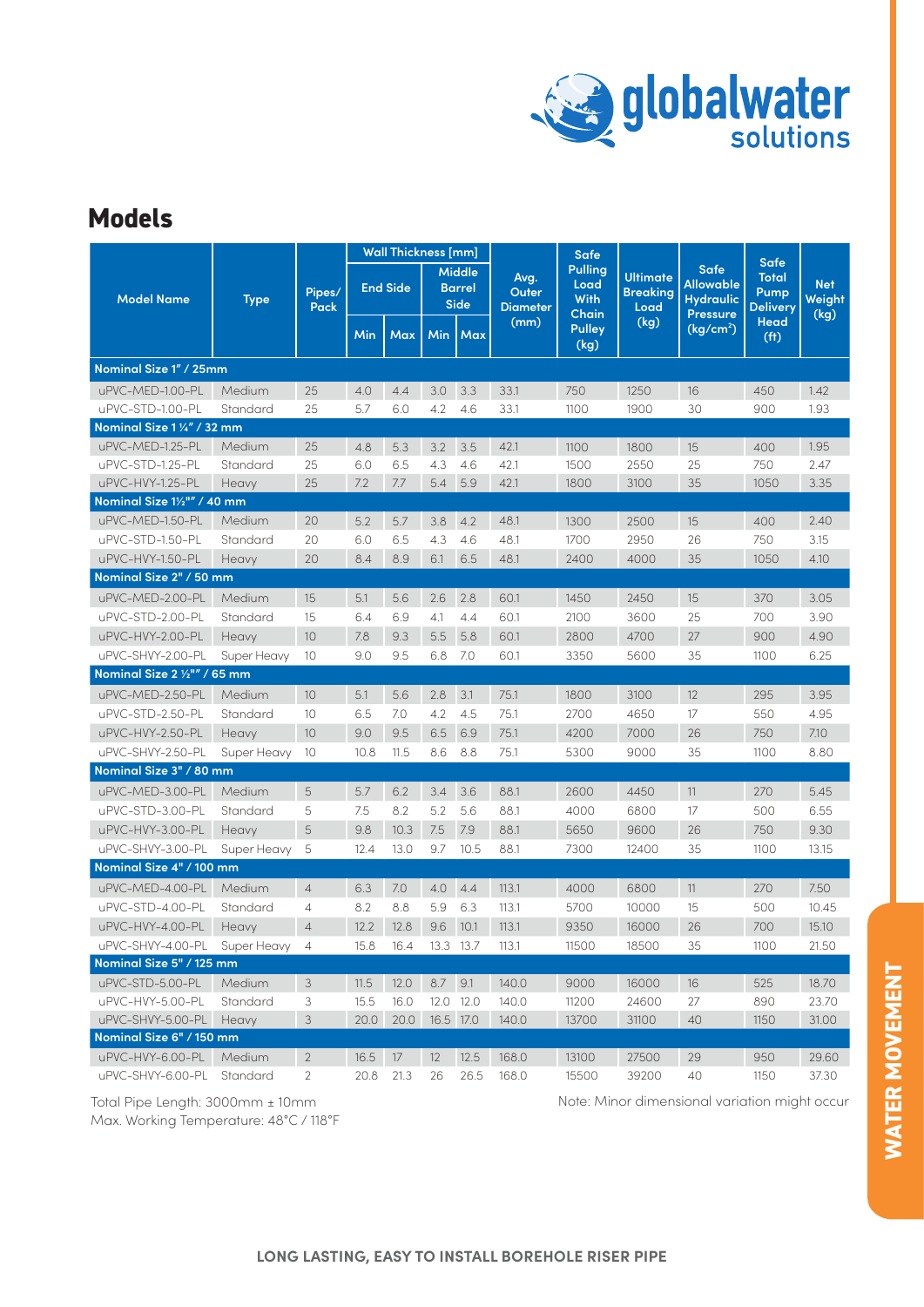



**ProLine™**

Long lasting, easy to install borehole riser pipe

# **Special uPVC formulation**

ProLine pipes are produced using a proprietary uPVC (unplasticized polyvinyl chloride) formulation. The formulation ensures that the pipes have high tensile and impact strength. These properties make the riser pipes capable of handling both the internal hydrostatic pressure and the huge vertical tensile load resulting from the water column and pump weight. It also ensures the threads do not become brittle or get chipped even after repeated loosening and/or tightening during their lifetime.

ProLine riser pipe formulation provides dual function protection.

On one hand, ProLine pipes have to withstand the hydrostatic pressure of the pump delivery. This pressure is generally highest in the first pipe connected to the pump and can run as high as 35 kg/cm2. On the other hand, the top most pipe has to bear the entire load of the column filled with water along with the weight of the pump. Depending on well depth, the total load weight may reach up to 2 tons. The ability to handle this dual load is a unique feature and requires special manufacturing techniques.

# **Bi-axial orientation**

To make the ProLine pipes as strong as possible, the molecules are orientated in two axes during the extrusion of the pipes by simultaneously extruding and rotating.

The molecules then intersect, creating additional bonds between them. The realignment of the PVC strands increases the drop and notch impact resistance as well as the overall strength of the pipes.



**Intersecting, joined PVC molecules**



**PVC molecule**

### **Accessories**

#### **1. Top Adaptors / Connectors:**

Top adaptors are available in cast iron or stainless steel and are used to connect the top riser pipe with the wellhead fitting.

#### **2. Bottom Adaptors / Connectors:**

The bottom adaptors are available in cast iron or stainless steel and are used in joining the bottom pipe with the pump.

#### **3. Pump Guard:**

The pump guard is installed between the bottom pipe and bottom adaptor. Pump guard is recommended for installations with extreme pump vibration due to substandard pumps, sand pumping, and other local conditions.

#### **4. Lowering Fixture:**

A lowering fixture is available for use with ProLine for lowering or extracting the riser pipes from the well.